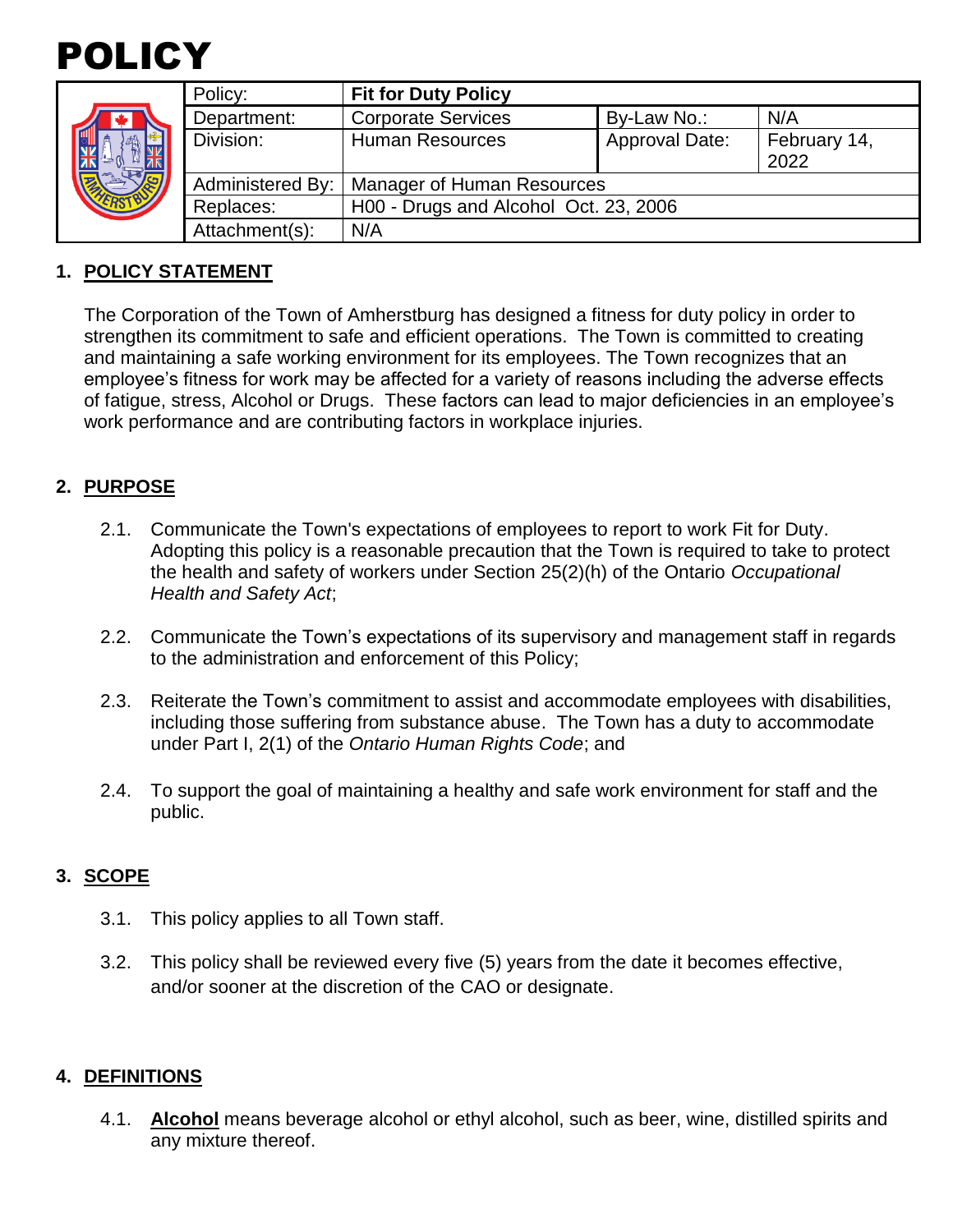- 4.2. **Drug** means any substance, including narcotics, legal or illegal drugs, and medications, including prescription and over-the-counter medications, in which the use has the potential to change or adversely affect a person's physiological and/or psychological state causing impairment and rendering an employee unfit for duty.
- 4.3. **Fit for Duty** means that an employee is in a state (physical, mental and emotional) which enables that employee to perform assigned duties and responsibilities competently, unimpaired and in a manner which does not compromise or threaten the safety or health of themselves or others.

Final determination of "Fit for Duty" is based on the opinion of the employer, manager or supervisor and where appropriate, in conjunction with other assessment procedures.

- 4.4. **Prescribed Medication** means a drug legally obtained through a treating medical practitioner's prescription or authorization, including medicinal cannabis.
- 4.5. **Safety-sensitive position** means a position in which impairment/intoxication could result in a direct and significant safety risk to the employee, others (including members of the public) or the environment, and includes the following positions:
	- **a.** A job requiring an employee to operate motorized vehicles, trucks, heavy equipment, or machinery,
	- **b.** Any other jobs as identified from time to time by the Town.

Other common definitions, acronyms, and terms are available in the Glossary located on the Town's Policies webpage.

# **5. INTERPRETATIONS**

Any reference in this policy to any statute or any section of a statute shall, unless expressly stated, be deemed to be reference to the statute as amended, restated or re-enacted from time to time. Any references to a by-law or Town policy shall be deemed to be a reference to the most recent passed policy or by-law and any replacements thereto.

# **6. GENERAL CONDITIONS**

#### 6.1. **Expectations of Employees**

- 6.1.1. Employees have a duty to take reasonable care so as not to expose themselves or others to unnecessary health or safety risks. Employees have a responsibility to ensure that they report for work Fit for Duty, and remain so throughout their workday.
- 6.1.2. Employees not Fit for Duty shall immediately advise their Supervisor/Manager and shall not perform work.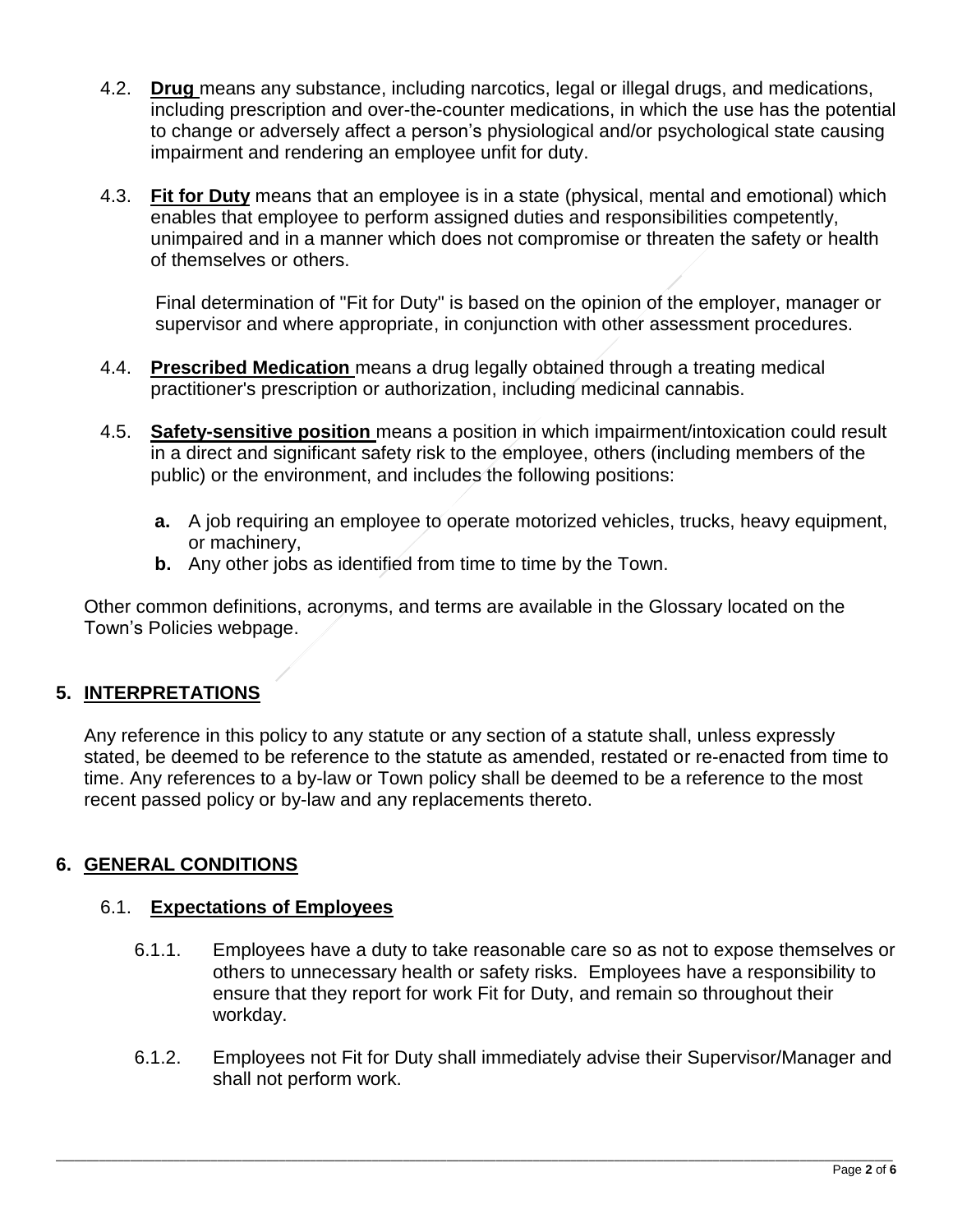- 6.1.3. Employees shall not use, consume, possess, distribute, sell or transfer illegal Drugs or Alcohol while on duty (including breaks, on or off the Town's property), or on the Town's property including the Town's owned, leased and rented premises, or in/or on the Town's vehicles/equipment.
- 6.1.4. Employees shall not distribute, sell or transfer legal Drugs or medication and/or prescription medication while on duty (including breaks, on or off the Town's property), or on the Town's property including the Town's owned, leased and rented premises, or in/or on the Town's vehicles/equipment.
- 6.1.5. Employees who are taking Medications and/or Prescribed Medications (including medical cannabis) are required to use their Medications/Prescribed Medications responsibly. The possession in the workplace (including the Town's vehicles) of Prescribed Medications (including medical cannabis) without a legally obtained prescription/authorization is prohibited. Furthermore, consumption of medical cannabis in any area of the Town's enclosed workplace (including vehicles) is prohibited and its consumption - and place of consumption - during the work day, including on breaks, must first be the subject of an express, prior written accommodation plan with the Town.
- 6.1.6. Employees must report to their Supervisor/Manager any person reasonably suspected of not being Fit for Duty while performing work for the Town.

# 6.2. **Accommodations for Employees**

- 6.2.1. Employees who suffer from substance abuse must report this to the Town before job safety or performance is compromised and before violating any term of this Policy.
- 6.2.2. The Town is prepared to provide any employee, suffering from a disability, including substance abuse, with reasonable work accommodations at the request of the employee upon the provision of supporting medical documentation.
- 6.2.3. At all times, employees have access to the Town's Employee and Family Assistance Program for confidential, personal assistance.
- 6.2.4. An employee who seeks any accommodations from the Town on account of a disability, including substance abuse, prior to any job safety incident or performance issues arising and/or violation of this Policy, will not be subject to discipline or any other adverse employment consequences in the first instance. Subsequent issues will be accommodated to the point of undue hardship.

# 6.3. **Testing**

6.3.1. In an effort to maintain a safe and healthy workplace, the Town reserves the right to require an employee to submit to Drug and Alcohol testing in the following circumstances: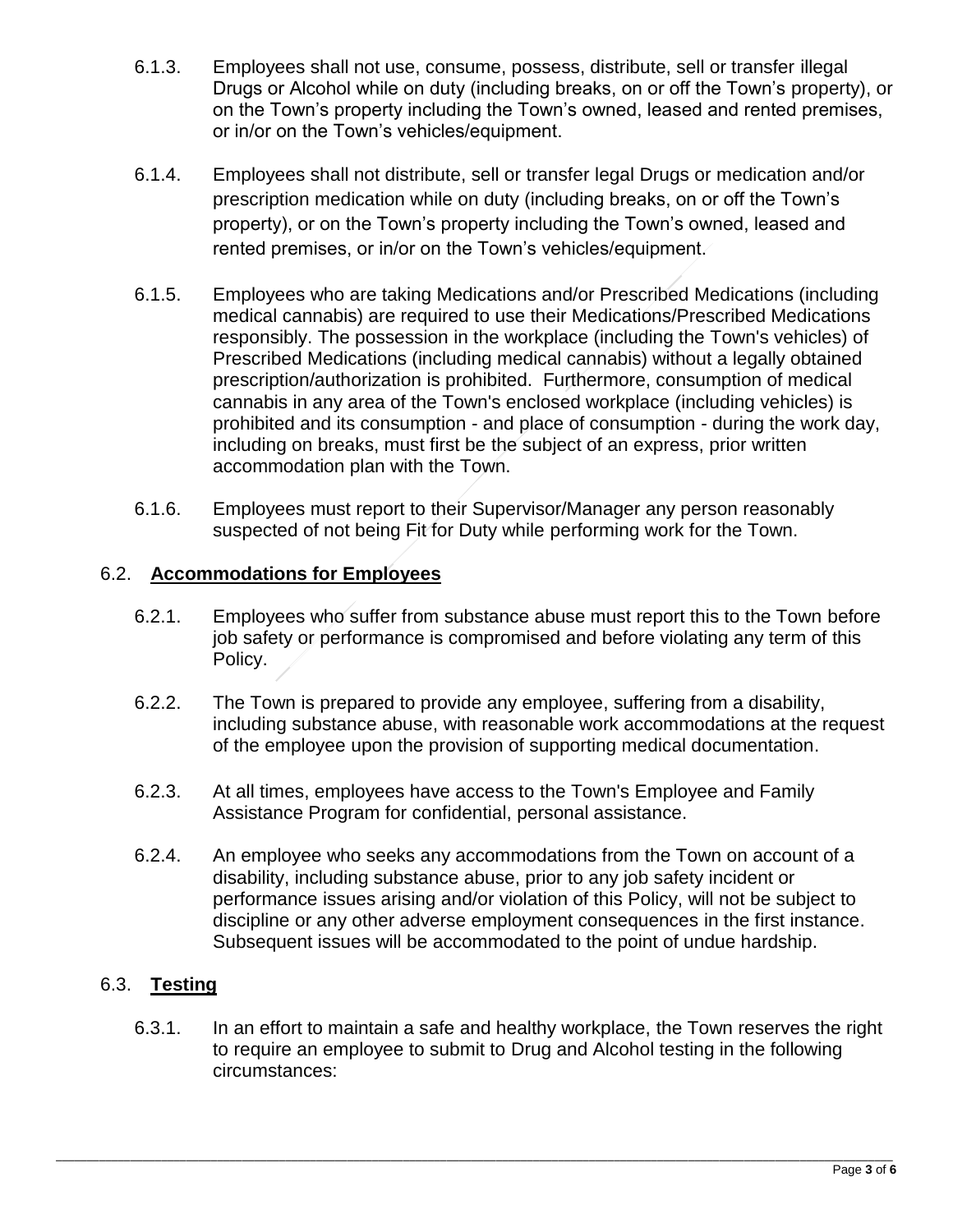# 6.3.2. **Reasonable Cause**

- 6.3.2.1. The Town may require an employee to undergo testing where a Supervisor/Manager has reason to believe that there is reasonable cause to suspect violation of this Policy.
- 6.3.2.2. The decision to test will be made by a Supervisor/Manager in conjunction with a second person (i.e. the Director) wherever practicable. The decision to test will be based on specific, personal observations such as, but not limited to:
	- **a.** Observed use or evidence of a substance (odour, flushed face, glassy eyes, unsteadiness, etc.),
	- **b.** Erratic or atypical behaviour,
	- **c.** Changes in the physical appearance or in the behaviour of the employee,
	- **d.** Changes in speech patterns.

# 6.3.3. **Post-Accident/Incident**

6.3.3.1. The Town may require an employee to undergo testing where a Supervisor/Manager has reason to believe, acting reasonably, that the cause of a significant accident, incident or near miss is unexplained and may involve or is likely to involve a Policy violation. A significant accident, incident or near miss generally involves incidents resulting in injury, death, damage to property and incidents that could have resulted in same.

# 6.3.4. **Return to Work**

6.3.4.1. The Town reserves the right to place employees with substance abuse issues on administrative leave and enter into Last Chance Agreements offering them the opportunity to return to work if they successfully complete the terms of their treatment and rehabilitation program, pass drug and alcohol tests and meet other conditions of reinstatement.

# 6.3.5. **Confidentiality**

- 6.3.5.1. Information provided to the Town by employees seeking accommodations will be kept confidential and private and will only be used by the Town for the purposes of accommodations and disclosed on an "as needed basis".
- 6.3.5.2. Individuals who report, to their Supervisor/Manager, their suspicions of another person being not Fit for Duty may do so in confidence, and the reporting individual's information and identity will be kept confidential to the extent possible, but subject to any disclosure requirements imposed by law.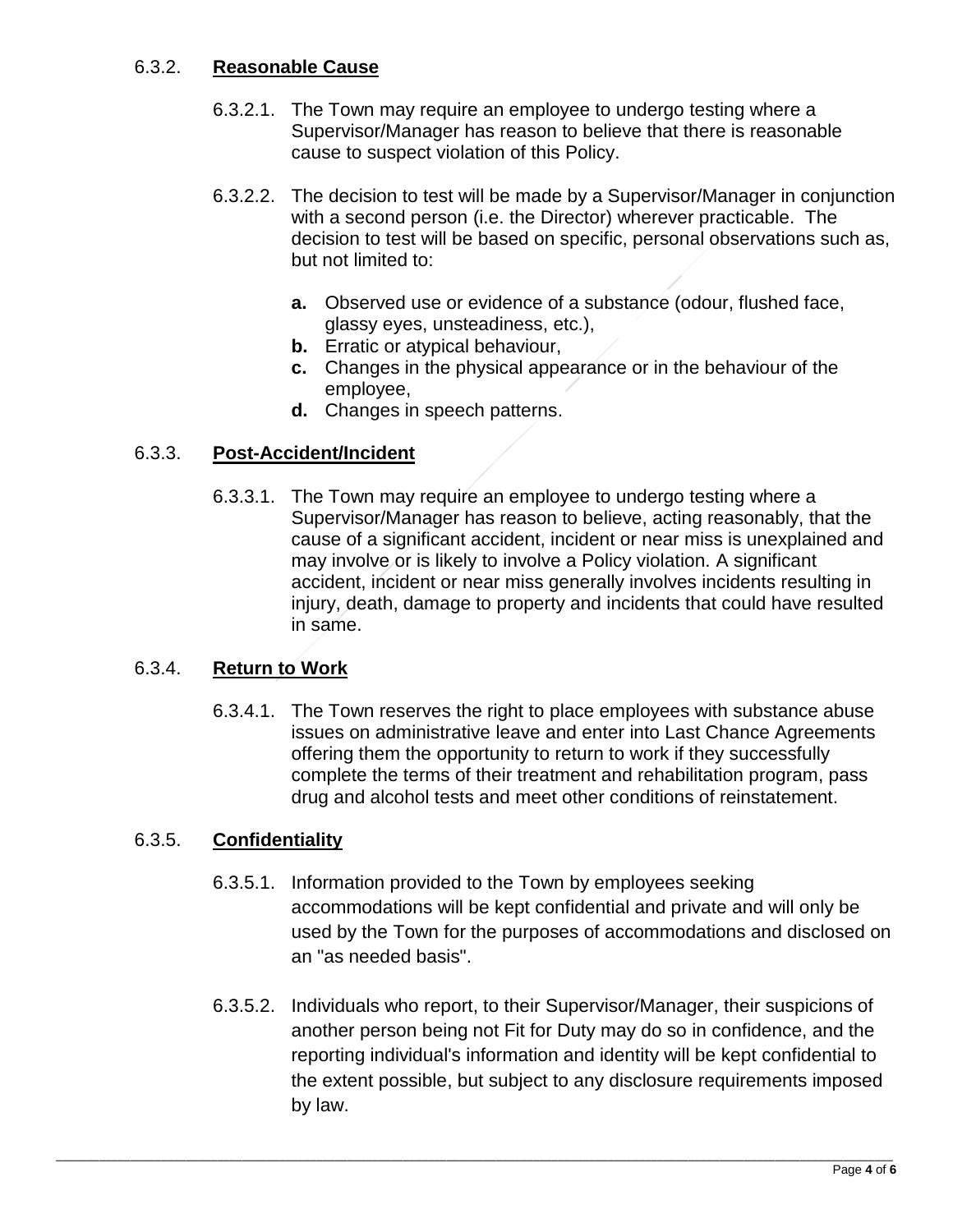### 6.3.6. **Violation**

6.3.6.1. Violations of this Policy may result in corrective action, up to and including dismissal. Refusal to complete a testing process set out in this Policy is considered a Policy violation.

# **7. RESPONSIBILITIES**

- 7.1. **Council** has the authority and responsibility to:
	- 7.1.1. Approve the *Fit for Duty Policy*.
- 7.2. The **Chief Administrative Officer** has the authority and responsibility to:
	- 7.2.1. Ensure compliance with the *Fit for Duty Policy*.
- 7.3. The **Manager of Human Resources** has the authority and responsibility to:
	- 7.3.1. Receive and respond to accommodation requests in accordance with legislated responsibilities and adopted Town policies and procedures; and,
	- 7.3.2. Provide assistance to Directors, Managers and Supervisors addressing matters arising from *the Fit for Duty Policy*.

#### 7.4. **Directors, Managers and Supervisors** are responsible to:

- 7.4.1. Communicate this Policy to their employees and address their employees' questions and concerns;
- 7.4.2. Assess an employee reporting to work to determine whether the employee appears Fit for Duty and can safely perform his or her regular duties and if not, taking appropriate action, including sending the employee home (with appropriate transportation precautions);
- 7.4.3. Observe and monitor their employees for signs of impairment, and if impairment is observed, determine the cause of the observation, with the employee, privately, and take appropriate action if the employee's work performance has deteriorated to an unacceptable level or their actions or condition can jeopardize their safety or that of others;
- 7.4.4. Receive and address any reports from other employees or others suspecting an employee to be impaired, and take appropriate action to safeguard the safety of the employee, co-workers and the public;
- 7.4.5. Coordinate accommodation requests with Human Resources for any employee suffering from a disability who, because of that disability cannot perform the essential duties of his or her employment; and,
- 7.4.6. Coordinate with Human Resources any appropriate disciplinary response for violations of this Policy.

- 7.5. **Staff** have the responsibility to:
	- 7.5.1. Abide by and adhere to the *Fit for Duty Policy*.